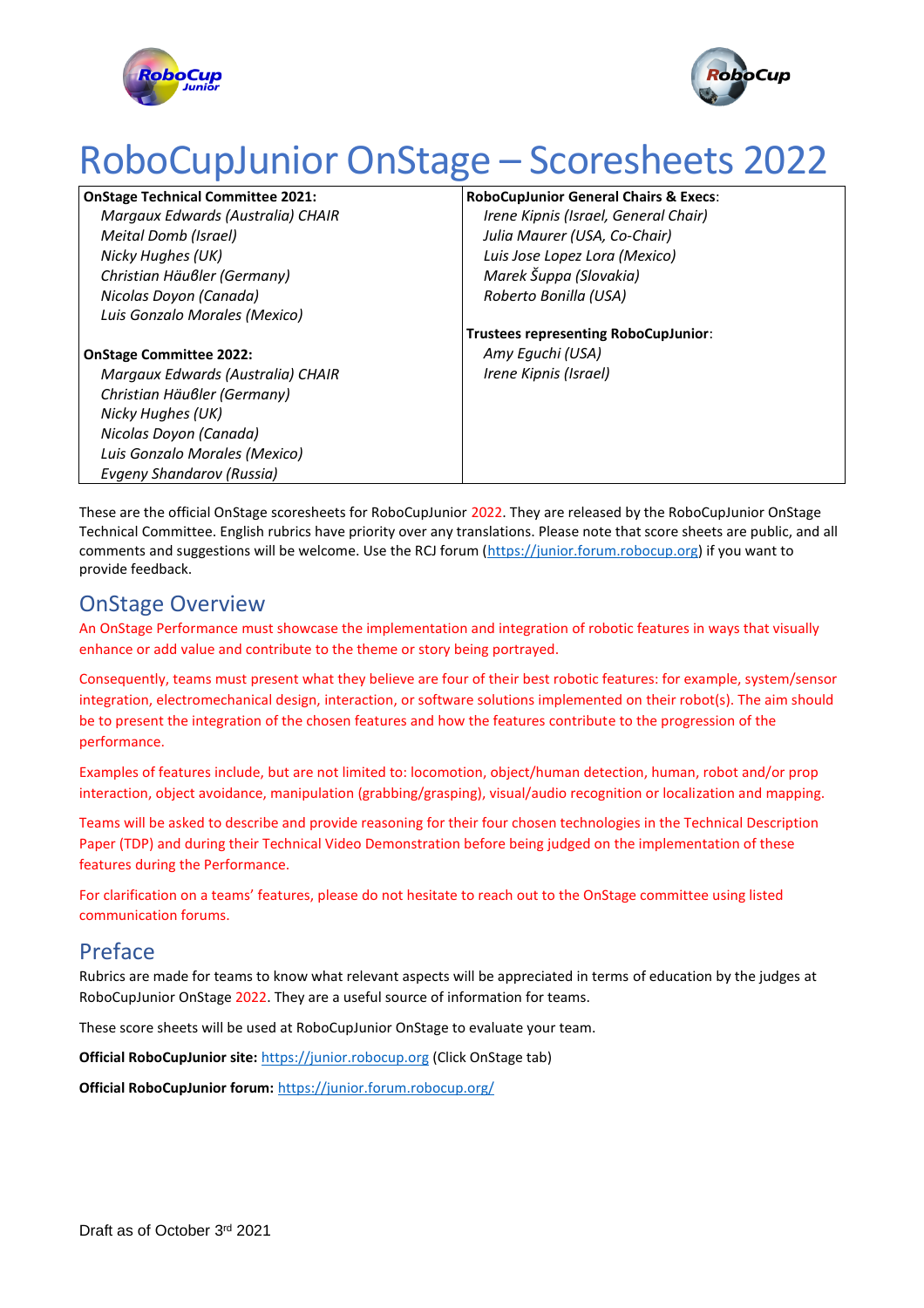



# OnStage **Technical Video Demonstration** Score Sheet 2022

#### **Team Name: ………………………………………… Country/Region: ………………………...……**

| Category                         | Examples of how high marks may be achieved are:                                                                                                         | <b>Mark</b> |
|----------------------------------|---------------------------------------------------------------------------------------------------------------------------------------------------------|-------------|
| Robotic<br>Demonstration         | Demonstration of a fully working robotic system.                                                                                                        |             |
|                                  | Demonstrates the overall capabilities of the robot(s), including the four<br>chosen features                                                            |             |
|                                  | Demonstrates fully working robotic systems without costumes as<br>described in the Technical Description Paper                                          | /10         |
| Design Process                   | Explain the design processes used during the development of the<br>robotic systems                                                                      |             |
|                                  | Highlights how they overcame challenges in their design process,<br>especially focusing on team's problem solving                                       |             |
|                                  | Communicates team member's roles and the contributions to the<br>different systems (electromechanical, software etc.)                                   | /6          |
| Presentation                     | Clarity and quality of the presentation.                                                                                                                |             |
|                                  | Presents a well-polished demonstration. Graphics and accompanying<br>materials are clearly explained and presented.                                     | /5          |
| Communication of<br>Technologies | Communicating                                                                                                                                           |             |
|                                  | Effectively communicates the technical capabilities of the robot to the<br>audience in a concise and clear manner.                                      |             |
|                                  | Technically unusual, creative, or ambitious concepts in the team's<br>robotic performance are clearly explained.                                        | /5          |
| <b>Feature Selection</b>         | <b>Features</b>                                                                                                                                         |             |
| Process                          | Teams will be rewarded for their explanation of the selection process<br>used in deciding their four features to be judged during their<br>performance. | /4          |
|                                  | <b>Total Score</b>                                                                                                                                      | /30         |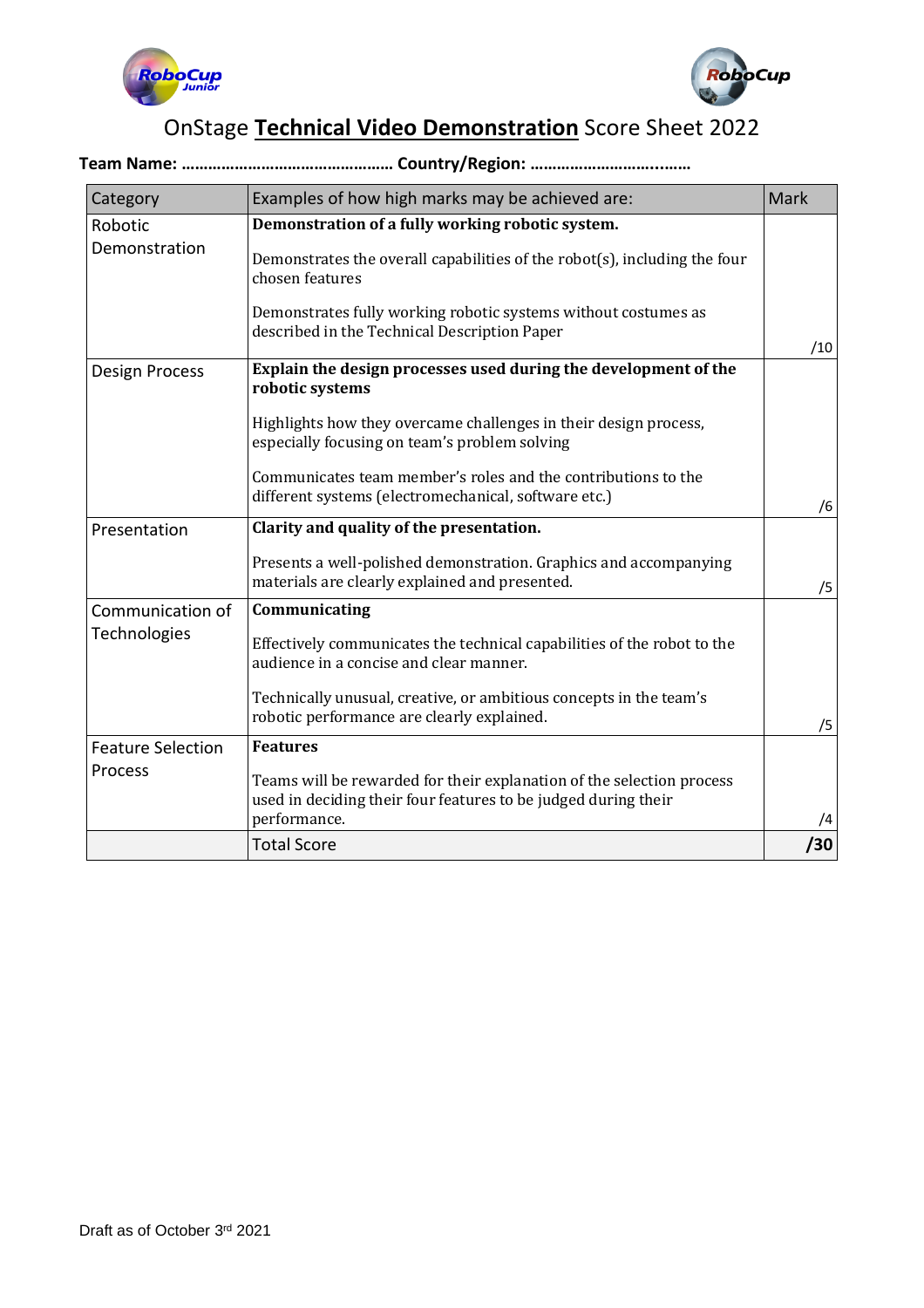



# OnStage **Technical Interview** Score Sheet 2022

#### **Team Name: ……………………………………...……… Country/Region: ……………………**

| Category                                                                   | Examples of how high marks may be achieved are:                                                                                                                                                                                                                                                                                                                                                                                                                                                                                                                                                                                                                                                                                                                                                                                                      | <b>Mark</b> |
|----------------------------------------------------------------------------|------------------------------------------------------------------------------------------------------------------------------------------------------------------------------------------------------------------------------------------------------------------------------------------------------------------------------------------------------------------------------------------------------------------------------------------------------------------------------------------------------------------------------------------------------------------------------------------------------------------------------------------------------------------------------------------------------------------------------------------------------------------------------------------------------------------------------------------------------|-------------|
| Programming<br>Electromechanical<br>Systems                                | Ability to explain the program and the interactions between the<br>hardware and software:<br>Choice of programming language,<br>Difficulties with the software<br>Development of appropriate models, datasets and/or libraries to solve<br>programming solutions<br>Innovative programming solutions<br>Efficient and optimized programming with clear documentation and<br>commenting<br>Ability to explain why electromechanical design choices were made:<br>Choice of materials and actuators<br>System kinematics<br>Development of custom electronics (including PCBs)<br>Power management, regulation, and battery choices<br>Microcontroller choice<br>Design choices are made to ensure systems are reliable and durable<br>Explain how systems are fit for purpose - examples include:<br>Complex mobility - omnidirectional/legged robots | /6          |
|                                                                            | Traverse different terrains<br>High precision systems including pneumatics<br>Functional arms/hands/faces<br>Robotic arms for manipulation<br>Automatic balance system<br>Custom components                                                                                                                                                                                                                                                                                                                                                                                                                                                                                                                                                                                                                                                          | /9          |
| Sensor and<br>Communication<br>Systems                                     | Ability to explain the role of sensors and communication in the systems<br>and how the robots interact with the stage environment:<br>Robot systems can dynamically respond to unplanned events<br>Robots can sense their environment and use the information to<br>dynamically respond with an action<br>Integration of multi sensor systems to develop solutions<br>Development of communication between sensors<br>Creation of communication architectures (asymmetric<br>communication)<br>Explain how systems are fit for purpose - examples include:<br>Visual/Audio recognition                                                                                                                                                                                                                                                               |             |
|                                                                            | Developed guidance, navigation, and control systems<br>Robot-Robot interaction<br>Natural Robot-Human interaction<br>Stage/Robot localization systems                                                                                                                                                                                                                                                                                                                                                                                                                                                                                                                                                                                                                                                                                                | /9          |
| Technical<br><b>Description Paper</b>                                      | Demonstrates authenticity in the project development.<br>Clear descriptions of the four chosen features<br>Hardware and software choices are clearly described.<br>The submission was made using the correct format.                                                                                                                                                                                                                                                                                                                                                                                                                                                                                                                                                                                                                                 | /6          |
| <b>Deductions</b><br>(At discretion of<br>judges, up to 15<br>points each) | • Judges believe the work was not done by team members<br>• Team members are unable to discuss their technical involvement with the<br>robot                                                                                                                                                                                                                                                                                                                                                                                                                                                                                                                                                                                                                                                                                                         |             |
| <b>Total Score</b>                                                         |                                                                                                                                                                                                                                                                                                                                                                                                                                                                                                                                                                                                                                                                                                                                                                                                                                                      | /30         |